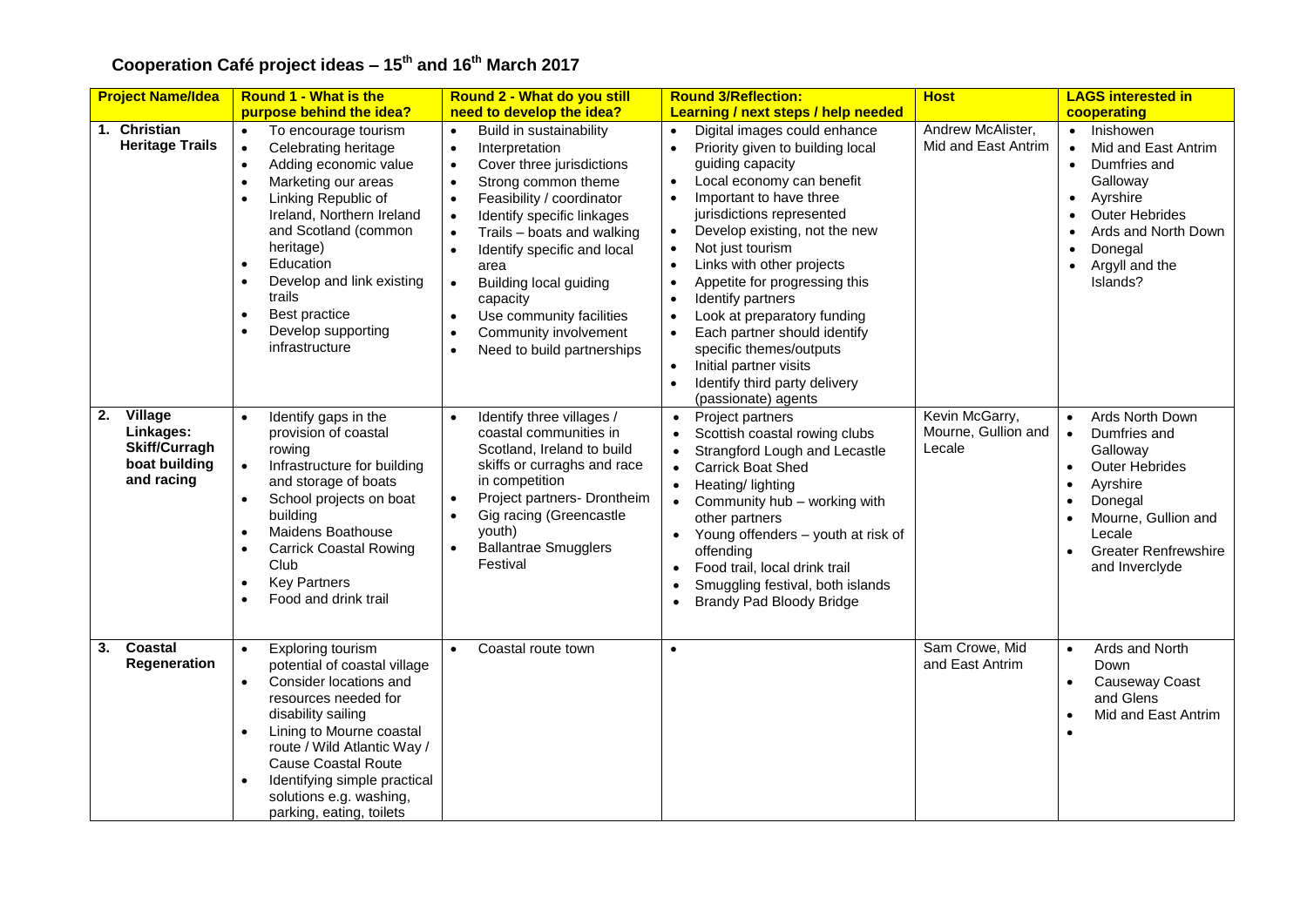|    | <b>Project Name/Idea</b>                     | <b>Round 1 - What is the</b>                                                                                                                                                                                                                                                                                                                         | Round 2 - What do you still                                                                                                                                                                                                                      | <b>Round 3/Reflection:</b>                                                                                                                                                                                                                                                                                                                                                                                                                                                                                                                                                                                                                                                                                                          | <b>Host</b>                                         | <b>LAGS interested in</b>                                                                                             |
|----|----------------------------------------------|------------------------------------------------------------------------------------------------------------------------------------------------------------------------------------------------------------------------------------------------------------------------------------------------------------------------------------------------------|--------------------------------------------------------------------------------------------------------------------------------------------------------------------------------------------------------------------------------------------------|-------------------------------------------------------------------------------------------------------------------------------------------------------------------------------------------------------------------------------------------------------------------------------------------------------------------------------------------------------------------------------------------------------------------------------------------------------------------------------------------------------------------------------------------------------------------------------------------------------------------------------------------------------------------------------------------------------------------------------------|-----------------------------------------------------|-----------------------------------------------------------------------------------------------------------------------|
|    |                                              | purpose behind the idea?                                                                                                                                                                                                                                                                                                                             | need to develop the idea?                                                                                                                                                                                                                        | Learning / next steps / help needed                                                                                                                                                                                                                                                                                                                                                                                                                                                                                                                                                                                                                                                                                                 |                                                     | cooperating                                                                                                           |
| 4. | Water-based<br><b>Recreation</b>             | Youth and water sports<br>$\bullet$<br>National resources to help<br>sustain existing SMEs<br>Costal awareness and<br>$\bullet$<br>environment<br>Health and wellbeing<br>$\bullet$<br><b>Transfer of skills</b><br>$\bullet$<br>Training of people with<br>disabilities                                                                             | Plan<br>$\bullet$<br>Partners - yes<br>$\bullet$<br><b>Established facilities</b><br>$\bullet$<br>Match funding<br>Focus on?<br>$\bullet$<br>Coordination<br>Start date Jan 2018                                                                 | Appetite for activity<br>$\bullet$<br>Identify third parties for delivery<br>Groups to feed in (hard to reach)<br>Focus on activity area<br>$\bullet$<br>Identify common outcomes<br>Share information<br>Draw up a plan<br>Aspect of youth participation -<br>ves<br>Need to focus<br>Need to share                                                                                                                                                                                                                                                                                                                                                                                                                                | Frank Kelly,<br>Donegal                             | Donegal<br>$\bullet$<br>Causeway Coast<br>and Glens<br>Dumfries and<br>Galloway<br><b>Outer Hebrides</b><br>$\bullet$ |
| 5. | <b>Textile</b><br>Heritage<br><b>Tourism</b> | Development of local<br>$\bullet$<br>skills<br>Tourism economic<br>development<br>Textile sector<br>development<br>Heritage regeneration<br>٠<br>BID - to provide a<br>sustainable financial<br>model<br>Develop textile tourism<br>$\bullet$<br>Job creation<br>$\bullet$<br>Scottish brands (e.g.<br>$\bullet$<br>Harris Tweed) and Irish<br>linen | Sell idea to industry<br>$\bullet$<br>Tourism offering would<br>need to be carefully<br>packaged and targeted<br>Identifying scale of project<br>$\bullet$<br>Market research/strategy<br>Look at clustering and<br>setting up mini textile BIDs | Should it be textiles only<br>$\bullet$<br>Or textiles and craft<br>$\bullet$<br>Or artisan trail involving food and<br>$\bullet$<br>drink as well<br>Needs to be industry led<br>$\bullet$<br>Big interest in heritage tourism<br>$\bullet$<br>Interest in textile tourism<br>$\bullet$<br>Sheer scale<br>$\bullet$<br>How do we engage with the big<br>$\bullet$<br>companies and micro businesses<br>and encourage interest (some<br>too big/some too small)<br>How do we get over local rivalry<br>$\bullet$<br>Need to speak to more LAGs<br>Need to speak to industry groups<br>Development funding for industry<br>collaboration, market research<br>and LAG visits<br>Need to embark on a sample<br>project/sample research | Lynn Rew, Greater<br>Renfrewshire and<br>Inverclyde | Greater<br>$\bullet$<br>Renfrewshire and<br>Inverclyde<br>Donegal<br><b>Outer Hebrides</b>                            |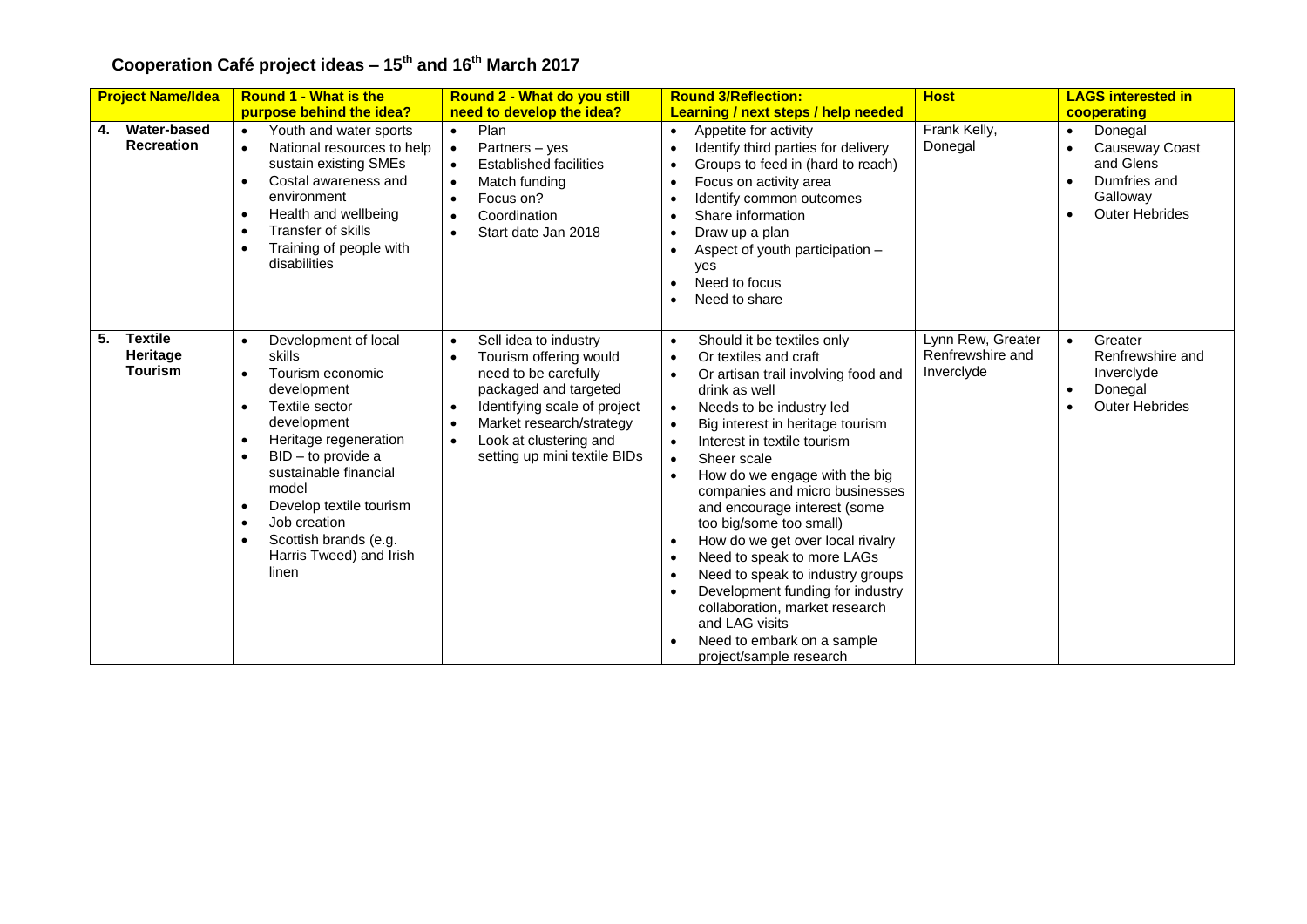| <b>Project Name/Idea</b>            | <b>Round 1 - What is the</b>                                                                                                                                                                                                                                                                                                                                                                                                                                                                                                                                                                                                                        | <b>Round 2 - What do you still</b>                                                                                                                                                                                                                                                                                                                                                                                                    | <b>Round 3/Reflection:</b>                                                                                                                                                                                                                                                                                                                                                                                        | <b>Host</b>                               | <b>LAGS interested in</b>                                                                                                                                                                |
|-------------------------------------|-----------------------------------------------------------------------------------------------------------------------------------------------------------------------------------------------------------------------------------------------------------------------------------------------------------------------------------------------------------------------------------------------------------------------------------------------------------------------------------------------------------------------------------------------------------------------------------------------------------------------------------------------------|---------------------------------------------------------------------------------------------------------------------------------------------------------------------------------------------------------------------------------------------------------------------------------------------------------------------------------------------------------------------------------------------------------------------------------------|-------------------------------------------------------------------------------------------------------------------------------------------------------------------------------------------------------------------------------------------------------------------------------------------------------------------------------------------------------------------------------------------------------------------|-------------------------------------------|------------------------------------------------------------------------------------------------------------------------------------------------------------------------------------------|
|                                     | purpose behind the idea?                                                                                                                                                                                                                                                                                                                                                                                                                                                                                                                                                                                                                            | need to develop the idea?                                                                                                                                                                                                                                                                                                                                                                                                             | Learning / next steps / help needed                                                                                                                                                                                                                                                                                                                                                                               |                                           | cooperating                                                                                                                                                                              |
| Coastal<br>6.<br><b>Footpaths</b>   | Example of international<br>$\bullet$<br>Appalachian Trail<br>Some trails already in<br>$\bullet$<br>place<br>Possible opportunities for<br>$\bullet$<br>seafood promotion                                                                                                                                                                                                                                                                                                                                                                                                                                                                          | Knowledge exchange<br>$\bullet$<br>Marketing outcome needs<br>developing                                                                                                                                                                                                                                                                                                                                                              | Everyone is at a different stage<br>$\bullet$<br>Drill down to those who want to<br>$\bullet$<br>undertake cooperation<br>Willingness to participate and<br>$\bullet$<br>develop thinking<br>Explore where everyone is on the<br>idea of coastal paths<br>Already happening so it's a goer<br>$\bullet$<br>Share information<br>$\bullet$<br>Arrange to meet to agree<br>outcomes                                 | Peter Ross,<br>Dumfries and<br>Galloway   | Dumfries and<br>$\bullet$<br>Galloway<br>Mourne, Gullion and<br>Lecale<br><b>Outer Hebrides</b><br>Donegal<br>$\bullet$<br>Causeway Coast<br>and Glens<br>Ayrshire                       |
| <b>Industrial</b><br>7.<br>Heritage | Identify what is industrial<br>$\bullet$<br>heritage<br>Add value to the LAG<br>$\bullet$<br>area<br>Develop tourism<br>$\bullet$<br>Retain old skills<br>$\bullet$<br>Develop new uses for old<br>$\bullet$<br>skills<br>Local sense of belonging /<br>$\bullet$<br>heritage<br>Helps create identity<br>$\bullet$<br>Develop international<br>$\bullet$<br>contacts<br>Stimulate innovation: look<br>$\bullet$<br>back with pride, look<br>forward with hope.<br>Maintain rural<br>$\bullet$<br>infrastructure<br>Utilise existing facilities<br>$\bullet$<br>Links to other<br>$\bullet$<br>areas/sectors<br>Links to textile trade<br>$\bullet$ | Identify commonalities<br>$\bullet$<br>Audit of sites<br>Best practice examples<br>Local stories/record oral<br>histories<br>Local guiding - capacity<br>building<br>Identify local themes<br>Bring in passionate/outside<br>experts<br>Something tangible needs<br>$\bullet$<br>to emerge (physical<br>structures)<br>Identify link between project<br>$\bullet$<br>and economic benefit to the<br>area<br>Involve local communities | Prepare<br>$\bullet$<br>feasibility/predevelopment<br>funding programmes<br>Initial partner visit to identify new<br>$\bullet$<br>projects<br>Audit as part of preparatory<br>$\bullet$<br>funding<br>Identify third parties with<br>$\bullet$<br>enthusiasm and passion<br>Local capacity vital<br>$\bullet$<br>Involve local people<br>$\bullet$<br>Project should look forward as<br>$\bullet$<br>well as back | Andrew McAllister,<br>Mid and East Antrim | Mid and East Antrim<br>$\bullet$<br>Mourne, Gullion and<br>$\bullet$<br>Lecale<br>Ayrshire<br>Inishowen,<br><b>Outer Hebrides</b><br>Causeway Coast<br>and Glens<br>Waterford<br>Wexford |